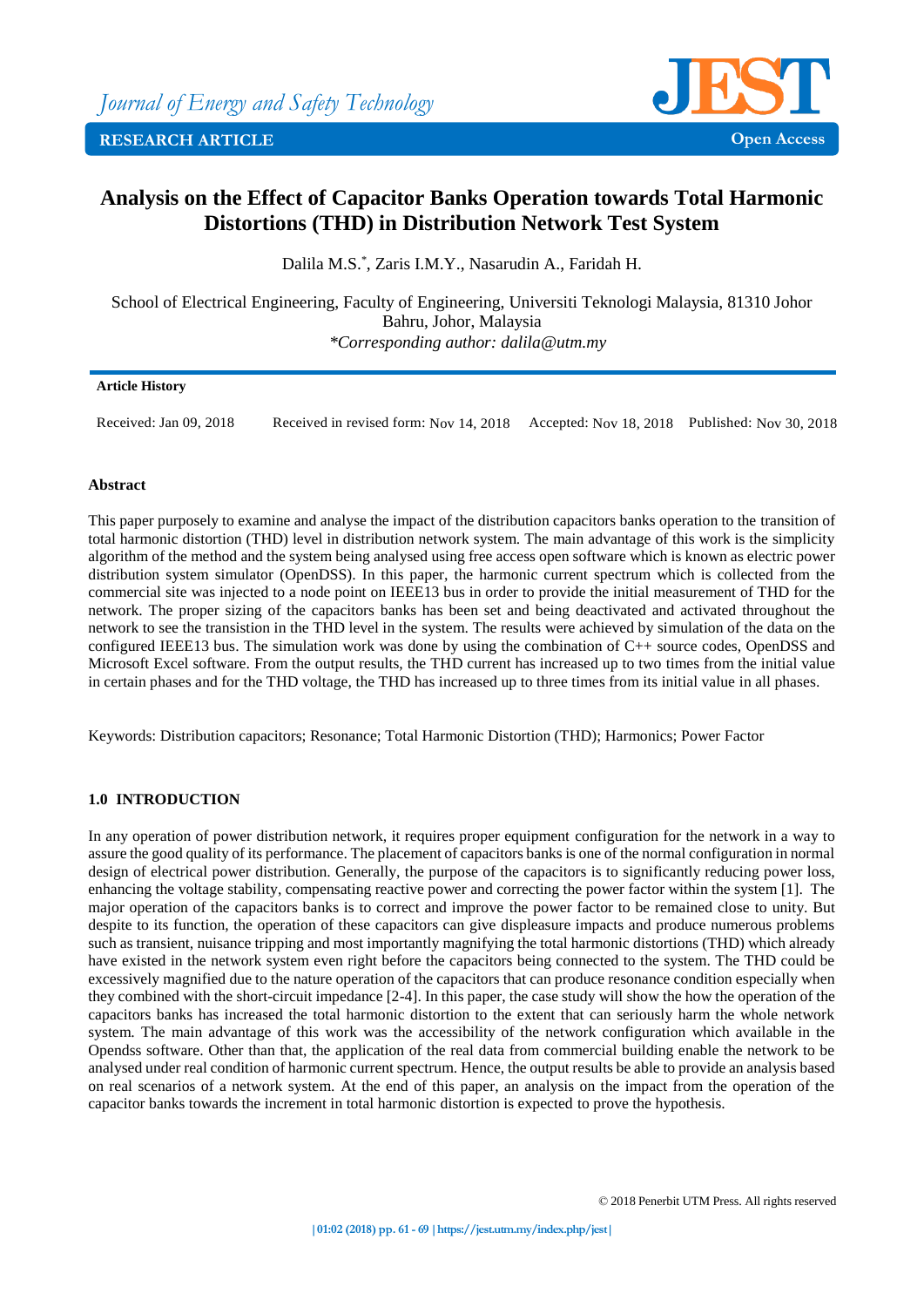## **2.0 METHODOLOGY**

The IEEE13 node buses schematic diagram as in the Figure 1 has been chosen to implement the case study for this work. Each of node bus on the schematic were either in single phase  $(1\emptyset)$  or in three phase  $(3\emptyset)$  configuration system setting. As shown in the figure, there were two units of capacitor banks been setup at 611 node bus and also at the 675 node bus. These alignments were purposely to provide a series connection between the capacitors and the harmonic current spectrums source. Thus from there, the effect of series resonance could be occurred which led to the magnification or transition in the harmonic distortion.



**Figure 1**. The injection of harmonics current spectrums at node 675 on IEEE13 bus test system

The idea of this work was to inject the harmonic current spectrums on the selected node bus before and after the capacitor banks being connected to the system. The purpose was to prove the hypothesis that the operation of both capacitor banks could give impact to the existed harmonic distortion level in the network system. To be clarified, the 611 node bus was setup for 1Ø system meanwhile the 675 node bus was setup for 3Ø system. The harmonic current spectrums were collected from the commercial building for one-week period started from 10 February 2010 until 16 February 2010. Then, the harmonic spectrums on 13 February 2010 were chosen to be injected to the 675 node bus network system. The selection of the harmonic spectrums on that particular date was simply because it was on working day hours and the harmonic currents were expected to be generated at higher value.

#### **2.1 Size of capacitor banks**

As for the capacitor banks, their size has been setup to match with the rated power for each 611 node bus and 675 node bus as can be seen in Table 1. The size of the capacitor banks was determined by the consecutive formula below:

Power factor

• 
$$
\cos \theta = \frac{Real power, P}{Append power, S}
$$
 (1)

▫ Size of capacitor, Qc

• 
$$
Qc = P \tan \theta
$$
 (2)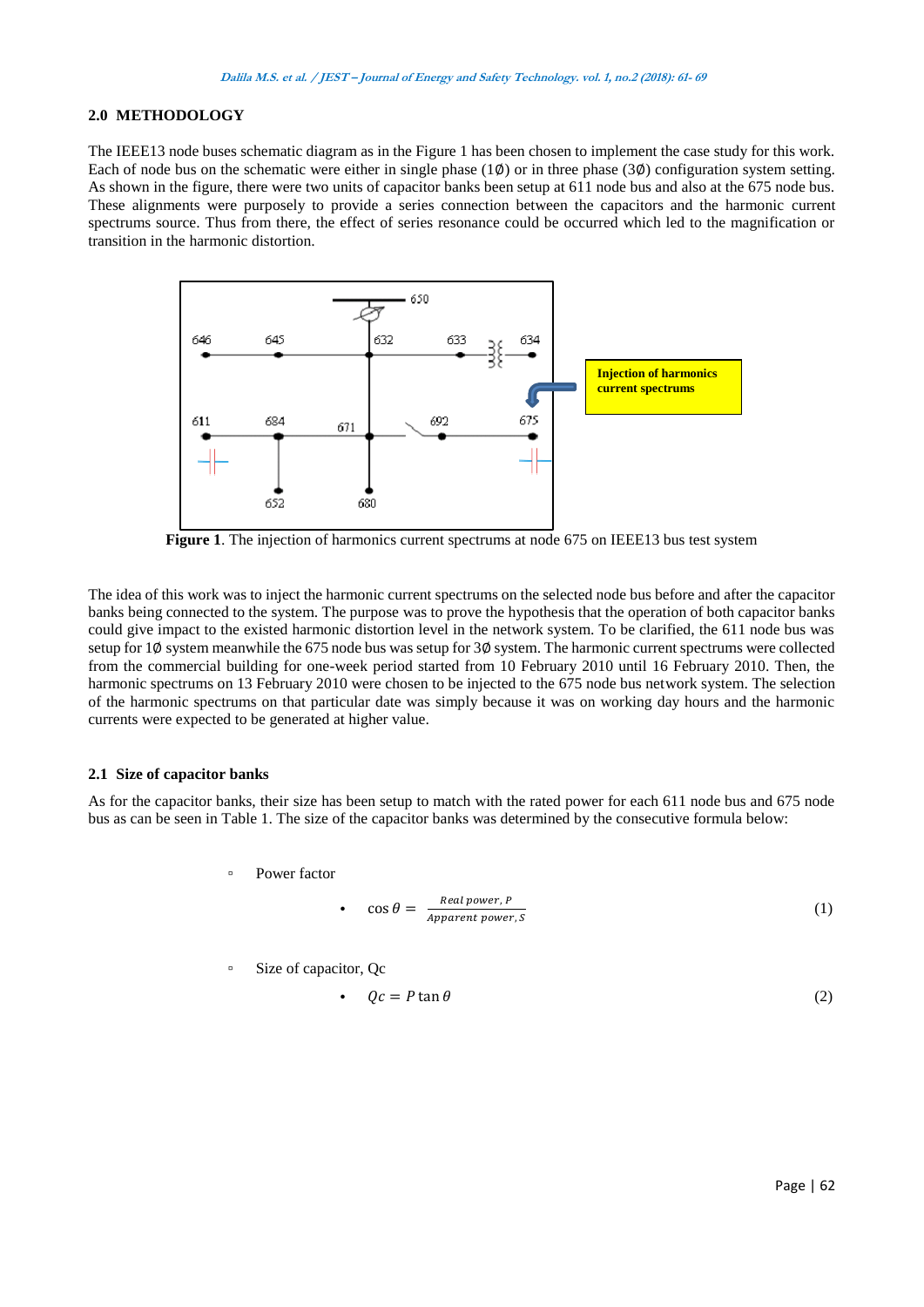#### **Dalila M.S. et al. / JEST – Journal of Energy and Safety Technology. vol. 1, no.2 (2018): 61- 69**

| <b>Node</b>      | V line, $V$ (kV) | Real power, P (kW) | <b>Rated reactive</b><br>power, Qr (kVar) | Cap banks size, Qc<br>(kVar) |
|------------------|------------------|--------------------|-------------------------------------------|------------------------------|
| 675a             | 4.16             | 485.0              | 190.0                                     | 191.73                       |
| 675 <sub>b</sub> | 4.16             | 68.0               | 60.0                                      | 18.9                         |
| 675 c            | 4.16             | 290.0              | 212.0                                     | 51.5                         |
| 611              | 2.4              | 170.0              | 80                                        | 109.32                       |

**Table 1**. The size of the capacitor banks that have been set up for the node buses

\*The subscripts a, b, and c represent phase a, phase b and phase c for the 3∅ system at 675 node bus.

## **2.2 Total of harmonic distortions and harmonic order**

In the perspective of harmonic distortion analysis, the following formulas of total harmonic distortion for current and voltage (THDi and THDv) respectively were used in the calculation.

▫ Total current harmonic distortion, *THDi*

• 
$$
THDi = \frac{\sqrt{\sum In^2}}{I_1}
$$
 (3)

▫ Total voltage harmonic distortion, *THDv*

• 
$$
\mathsf{THD}v = \frac{\sqrt{\sum Vn^2}}{V_1} \tag{4}
$$

As mentioned earlier, the connection between the capacitor banks and harmonic current spectrums source in series would induces a resonance which then became the main factor for the harmonic distortion to be magnified. Thus for this paper, in order to determine which harmonic order that has being magnified, the formula of resonance frequency shown below was used.

▫ Resonance frequency, fr

• 
$$
fr = fs \sqrt{\frac{Ssc}{qr}}
$$
 (5)

Where,

- $\cdot$  *fs* = the system frequency
- $\cdot$  *S sc* = the short circuit power (kVA) at the point where the capacitor is to be connected
- $\cdot$  *Qr* = the rated reactive power
- Harmonic order, H

$$
H = \sqrt{\frac{fr}{fs}}\tag{6}
$$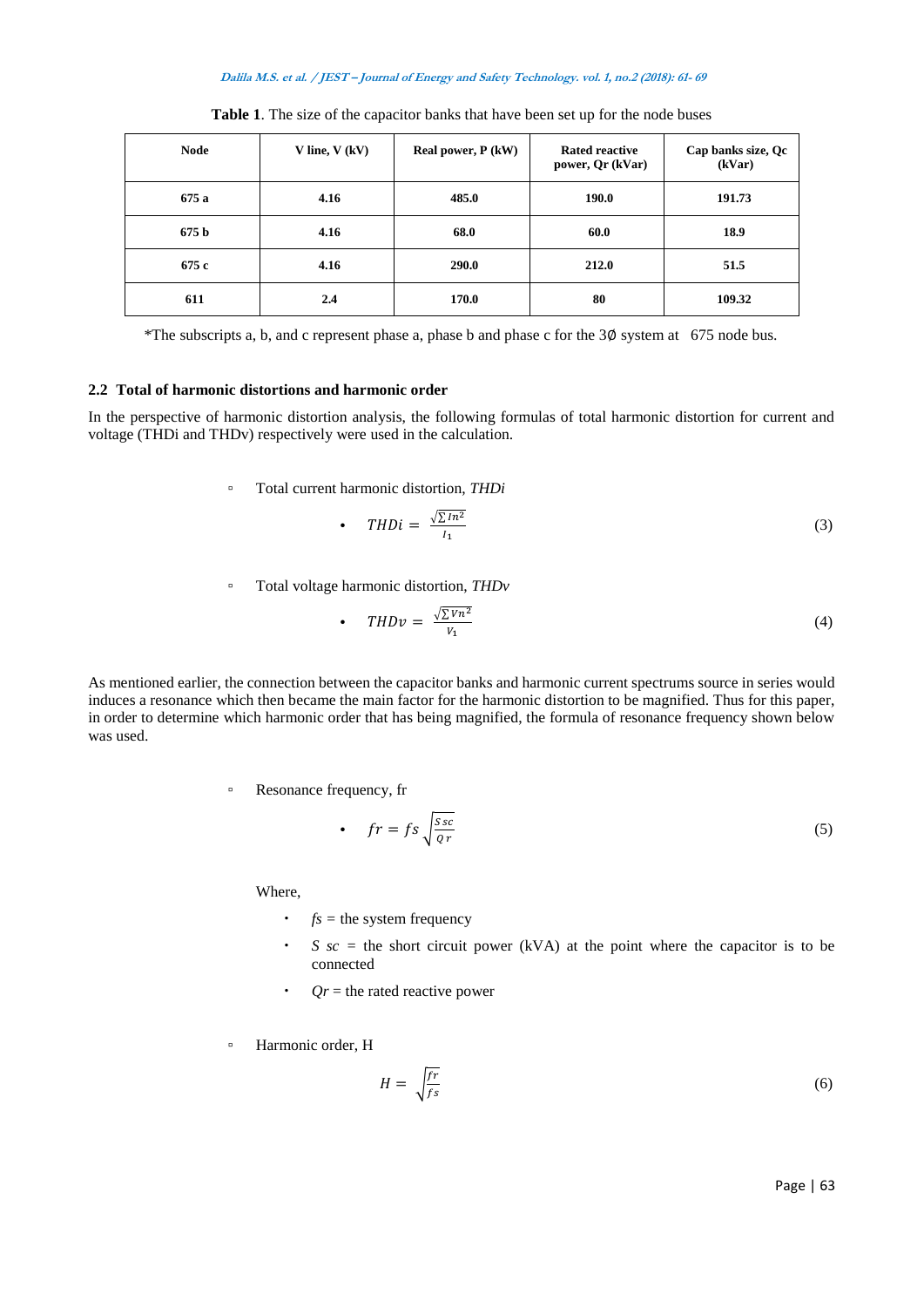## **2.3 Related international standard**

In any research work, the output results must be referred to related international standard in order to see the compliance of the results to the standard. As for this paper, the IEEE Std. 519-2014 for voltage and current distortion depicted in the Table 2 and Table 3 was used as a reference [11].

| <b>Bus voltage V at PCC</b>           | Individual harmonic (%) | <b>Total harmonic distortion THD</b><br>(%) |
|---------------------------------------|-------------------------|---------------------------------------------|
| $V \leq 1.0$ kV                       | 5.0                     | 8.0                                         |
| $1 \text{ kV} < V \leq 69 \text{ kV}$ | 3.0                     | 5.0                                         |
| 69 kV < $V \le 161$ kV                | $1.5\,$                 | 2.5                                         |
| $161 \text{ kV} < V$                  | 1.0                     | 1.5 <sup>a</sup>                            |

ͣHigh-voltage systems can have up to 2.0% THD where the cause is an HVDC terminal whose effects will have attenuated at points in the network where future users may be connected. [5]

| <b>Maximum harmonic current distortion</b><br>in percent of $I_{\rm L}$ |                                                           |     |     |                                               |             |      |
|-------------------------------------------------------------------------|-----------------------------------------------------------|-----|-----|-----------------------------------------------|-------------|------|
|                                                                         | Individual harmonic order (odd harmonics) <sup>a, b</sup> |     |     |                                               |             |      |
| $I_{\rm SC}/I_{\rm L}$                                                  | 3 < h < 11                                                |     |     | $11 < h < 17$   $17 < h < 23$   $23 < h < 35$ | 35 < h < 50 | TDD  |
| $< 20^{\circ}$                                                          | 4.0                                                       | 2.0 | 1.5 | 0.6                                           | 0.3         | 5.0  |
| 20 < 50                                                                 | 7.0                                                       | 3.5 | 2.5 | 1.0                                           | 0.5         | 8.0  |
| 50 < 100                                                                | 10.0                                                      | 4.5 | 4.0 | 1.5                                           | 0.7         | 12.0 |
| 100 < 1000                                                              | 12.0                                                      | 5.5 | 5.0 | 2.0                                           | 1.0         | 15.0 |
| >1000                                                                   | 15.0                                                      | 7.0 | 6.0 | 2.5                                           | 1.4         | 20.0 |

**Table 3**. Current distortion limits for systems rated 120 V through 69 kV

ªEven harmonics are limited to 25% of the odd harmonic limits above.

ᵇCurrent distortions that result in a dc offset, e.g., half-wave converters, are not allowed.

ͨAll power generation equipment is limited to these values of current distortion, regardless of actual Isc/IL. Where,

 $Isc =$  maximum short-circuit current at PCC

IL = maximum demand load current (fundamental frequency component) at the PCC under normal load operating conditions [7].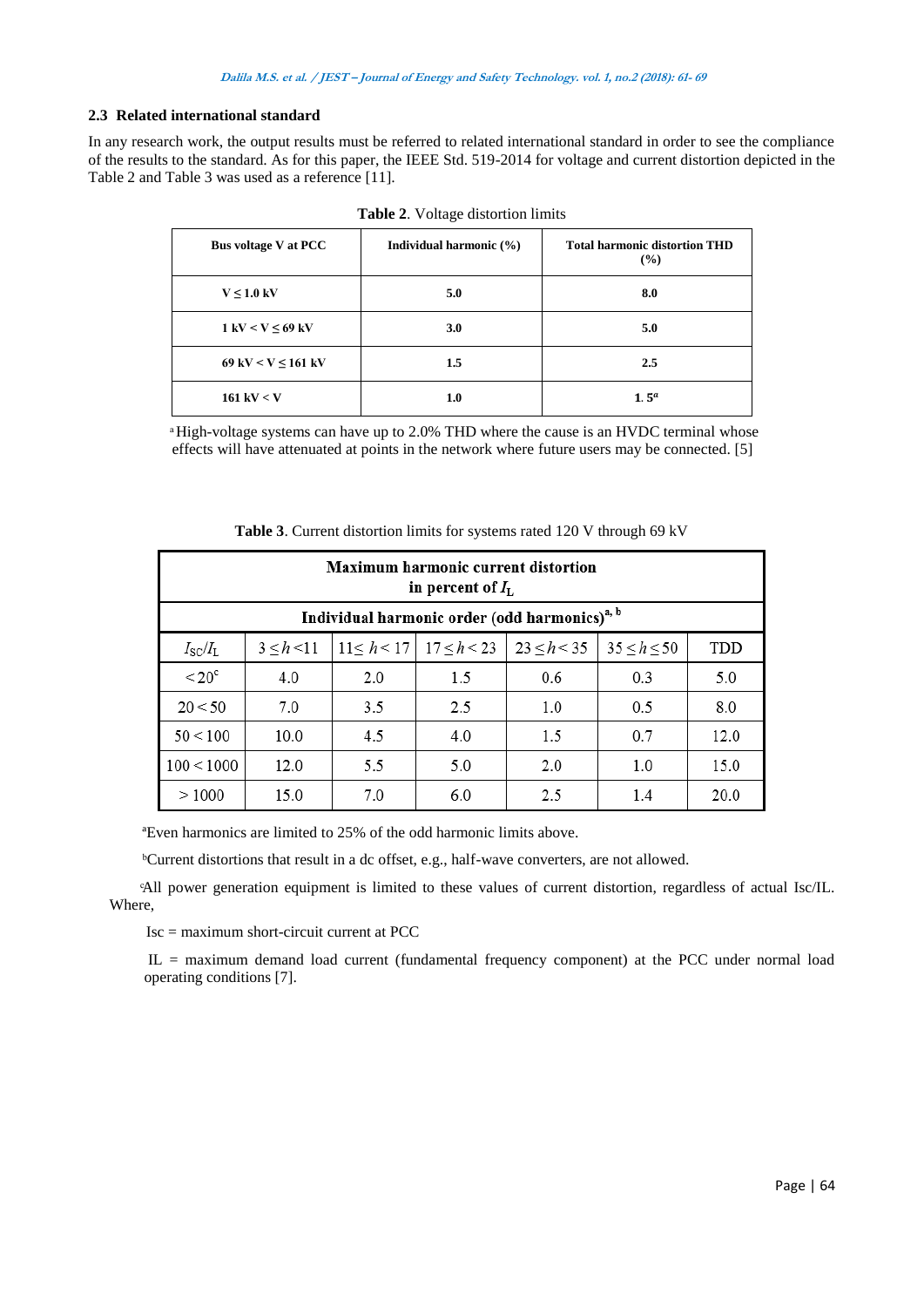## **2.4 Flowchart of research work**

Finally, the flowchart below has shown the sequential steps in order to get the output results for this case study.



**Figure 2**: Flow chart of research work

#### **3.0 RESULTS AND DISCUSSION**

#### **3.1 Power factor correction**

As in the introduction part, one of the main functions of capacitor banks applied to the network system were to improve the power factor of the system. Hence, in this case study, Table 4 showed the value of the improved power factor when the capacitor banks operated at both 611 node bus and 675 node bus.

| <b>Node</b> | <b>Before power factor correction</b> | After power factor correction |
|-------------|---------------------------------------|-------------------------------|
| 675 a       | 0.93                                  | No need to be corrected       |
| 675b        | 0.75                                  | 09                            |
| 675 c       | 0.81                                  | 0 ዓ                           |
|             | 0.43                                  | 0.85                          |

**Table 4**. The improved power factor at the node buses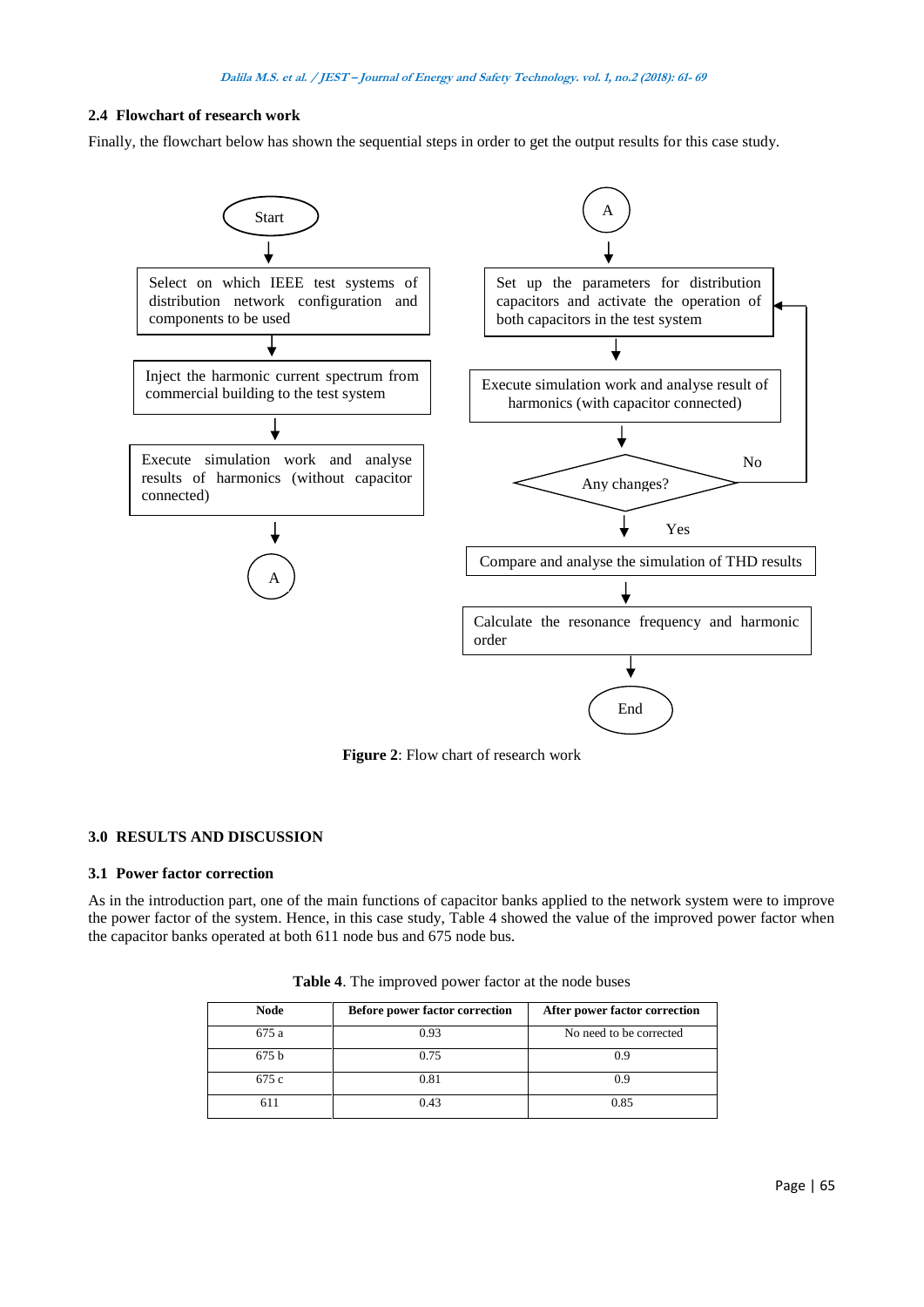## **3.2 Total harmonic distortion**

On the other hand, despite the benefit of the capacitor banks that has improved the power factor, the resonance effect has started to give impact on the total harmonic distortion. This can be best observed throughout the plotted THDi and THDv graphs in Figure 3 until Figure 6 which showed the comparison of the THD level before and after the capacitor banks being connected to the selected node buses. The analysis was focused on two monitored lines which were between 684 and 611 node bus, marked as line 684611 and also between 692 and 675 node bus, marked as line 692675. All the output results were discussed more details in the next subsection with clearer numeric figures in provided tables.

As for the harmonic current distortion, Figure 3 until Figure 4 showed the percentage of THDi for both monitored lines, before and after the capacitor banks being connected to the network system. It can be observed that the injection of the harmonic current spectrums has already caused the both line 684611 and line 692675 to violate the standard limit even right before the capacitor banks being activated into the system. Then by activated the operation of the capacitor banks, the distortion was transited to some value differently in each phases.



**Figure 3**. (a) THDi at line 692675 (without caps) (b) THDi at line 692675 (with caps)



**Figure 4**. (a) THDi at line 684611 (without caps) (b) THDi at line 684611 (with caps)

Meanwhile, Figure 5 until Figure 6 showed the simulation graph results of THDv for both monitored lines before and after the capacitor banks being connected to the network test system. From all figures, it clearly observed that harmonic voltage distortions were transited and magnified in all phases.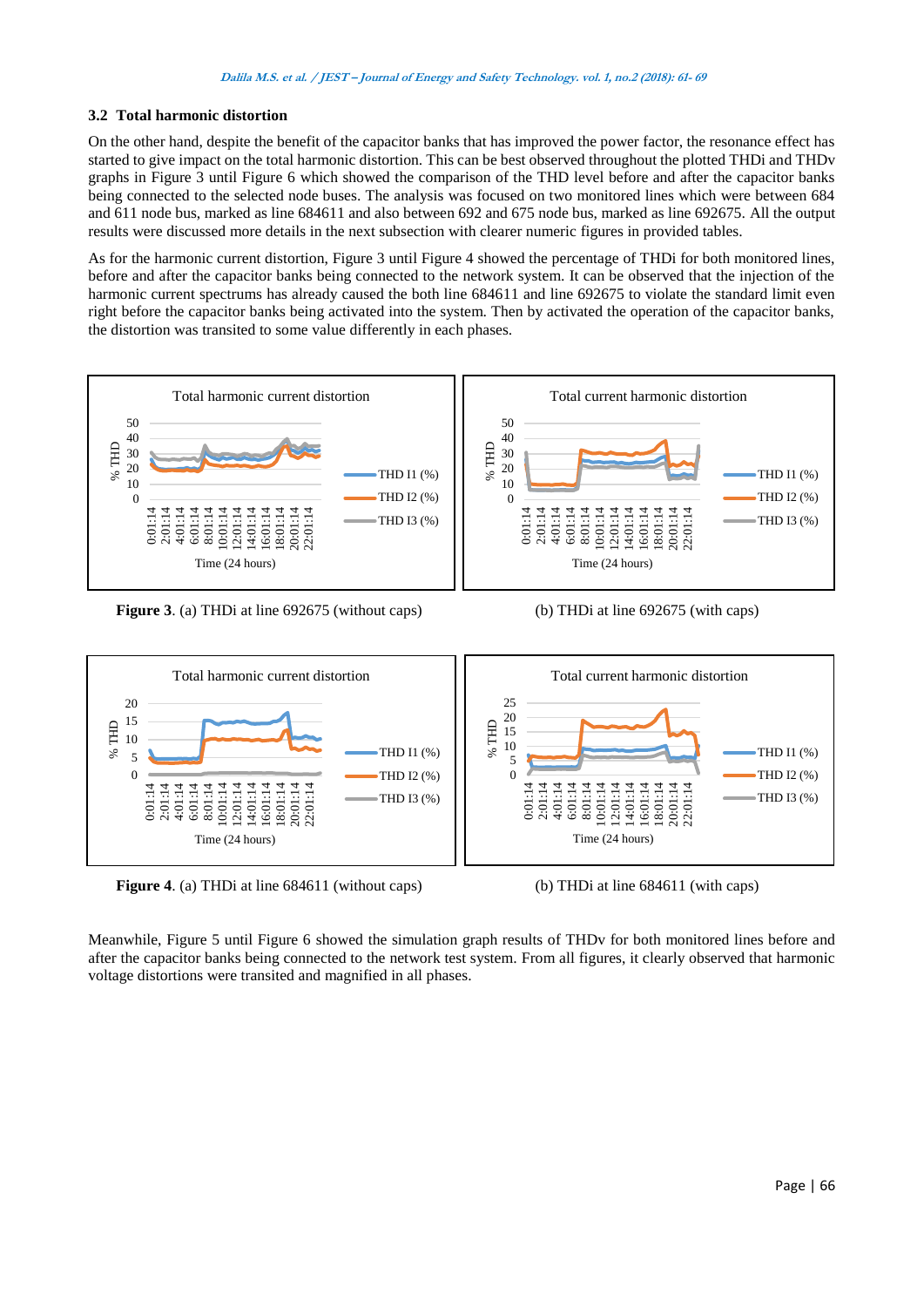#### **Dalila M.S. et al. / JEST – Journal of Energy and Safety Technology. vol. 1, no.2 (2018): 61- 69**



**Figure 5.** (a) THDv at line 692675 (without caps) (b) THDv at line 692675 (with caps)





**Figure 6**. (a) THDv at line 684611 (without caps) (b) THDv at line 684611 (with caps)

The simulation graphs result in above figures showed that the monitored lines were having significant differences in the THDi and THDv values, before and after the distribution capacitors being connected to the network system. The harmonics contents which were already existed in the network seem to be actively mushroomed and instantly increased the THDi (in certain phases) and THDv (in all phases).

The exact numeric figures to show the changes of the percentage THD value can be best observed in the Table 5 and Table 6 for both monitored lines. The transistion in THDi level from the Table 5 has revealed the effect of the resonance from the capacitors operation which has increased the THDi but only in certain phases. The highest increment was happened at second phase of line 684611 which was almost up to two times higher from its initial level. It must be noted that, with such high THD level, the overall network system could be seriously jeopardized. At this point, if the resonant is the same as the harmonic component, unpredicted burn out of the system's equipment or devices may occur due to the amplified harmonic current [12].

An improvement in the future work should be done in order to analyse the nonuniformity increment in the THDi. As for this case study, the assumption for the nonunifomity was due to the value of impedance from load and supply in between the lines has somehow caused the THD to decreased [14]. This condition is actually can determine the responsibility of the excessive THD either it is the utility side or the customer side, but it will not be discussed in this paper.

| Monitored line | Percentage of THDi (without | Percentage THD <sub>i</sub> (with caps) |
|----------------|-----------------------------|-----------------------------------------|
|                | caps)                       |                                         |
| 684611         | $i_1$ = 17.4800 %           | $i_1$ = 10.2508 %                       |
|                | $i_2$ = 12.6835 %           | $i_2$ = 22.8175 %                       |
|                | $i_2$ = 0.7174 %            | $i_2$ = 7.9802 %                        |
| 692675         | $i_1$ = 39.2775 %           | $i_1$ = 32.2898 %                       |
|                | $i_{2}$ = 35.0859 %         | $i_2$ = 38.5694 %                       |
|                | $i_2$ = 39.9679 %           | $i_2$ = 35.3215%                        |

**Table 5**. The percentage of THDi without and with distribution capacitors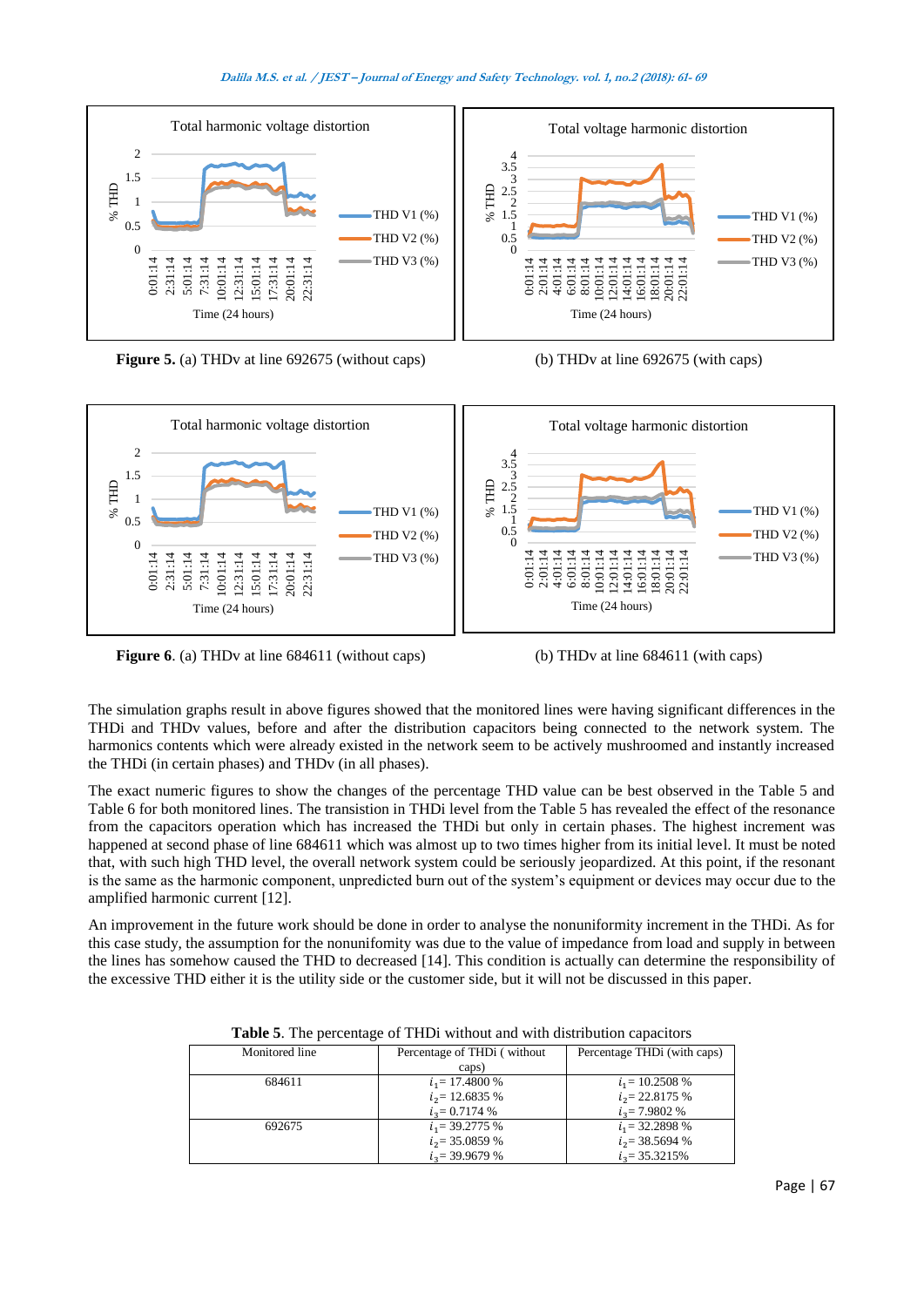The THDv on the other hand, the changes in the increment of distortion percentage values were experienced by all phases. But the percentage values of the THDv were seem not too high and still under compliance of 5% for the 2.4kV distribution system standard. But despite to that, it must be taken into precaution action as to avoid the unwanted even such as sudden breakdown or failure which could brought into huge loss in the network system.

| $\sim$ which is a properties of the state in the state that we well also allowed the subsequently |                                          |                                         |  |
|---------------------------------------------------------------------------------------------------|------------------------------------------|-----------------------------------------|--|
| Monitored line                                                                                    | Percentage of THD <sub>v</sub> (without) | Percentage THD <sub>v</sub> (with caps) |  |
|                                                                                                   | caps)                                    |                                         |  |
| 684611                                                                                            | $v_1$ = 1.8065 %                         | $v_1 = 1.9769\%$                        |  |
|                                                                                                   | $v_2$ = 1.4352 %                         | $v_2$ = 3.6327 %                        |  |
|                                                                                                   | $v_2$ = 1.3557 %                         | $v_2$ = 3.2079 %                        |  |
| 692675                                                                                            | $v_1 = 1.8084\%$                         | $v_1 = 1.9786\%$                        |  |
|                                                                                                   | $v_2$ = 1.4386 %                         | $v_2$ = 3.6330 %                        |  |
|                                                                                                   | $v_3$ = 1.3565%                          | $v_2$ = 2.1742 %                        |  |

**Table 6**. The percentage of THDv without and with distribution capacitors

Other than that, it is important to determine which harmonic order when all the excessive THD occurred. This is because they will indicate either it could jeopardize the network system or not. Theoretically, only odd harmonic order could harm the system and shall not be worried if the resonance occurred during aneven harmonic order. Based on the harmonic order acquired from the resonance frequency for this research work, the results obtained which illustrated in the Table 7 below shall not be much concerned because they were not in significant odd order. But still, it can be said that the resonance frequency from the capacitor banks did played a very important role in harmonic and distortion occurrence.

| <b>Node</b> | <b>Resonance frequency, fr</b> | Harmonic order, H |
|-------------|--------------------------------|-------------------|
| 675 a       | $100.75$ Hz                    | $1.42 \approx 1$  |
| 675b        | 54.23 Hz                       | $1.08 \approx 1$  |
| 675 c       | 58.94 Hz                       | $1.18 \approx 1$  |
| 611         | 79.47 Hz                       | $1.59 \approx 2$  |

**Table 7**. The resonance frequency and harmonic order at each node buses

#### **4.0 CONCLUSION**

In a conclusion, the hypothesis that the operation of the capacitor banks could give impact to the level of THD was clearly proven. In this case study, the real data of harmonic current injection from the commercial site has increased the existed THD at the monitored lines up to two times from the original reading and this could be hazardous to the network system. Anyhow, the case study in this paper showed that the THD increment still could not affect the stability of the network system as it happened on insignificant harmonic order, but it is still must be put into precaution zone in order to avoid the unexpected failure that can cause massive loss for the network. Hence, a proper monitoring and maintenance system shoud be provided and perhaps it will continuously benefit all related parties either from supply or from the loads.

#### **Acknowledgements**

The authors would like to express the appreciation to the Ministry of Education Malaysia (MOE), the support of the sponsors [Vot Number = Q. J130000.2423.03G88] and also to the Universiti Teknologi Malaysia (UTM) for providing the best education and research facilities in order for to achieve the aims and goals in research studies and works.

#### **References**

- [1] G. Das et al., 2010. Effects of Capacitor Bank Defects on Harmonic Distortion and Park's Pattern Analysis in Induction Motors. International Journal of Electrical, Computer, Energetic, Electronic and Communication Engineering Vol: 4, No:2, 2010.
- [2] N. G. Gagaoudakis and A. D. Georopoulos, 1998. Investigation of Harmonic in Relation to 150kV Capacitor Banks at PPC's Philippi Substation. International Conference on Harmonic and Quality of Power ICHQP.
- [3] Meisam Sadeghi et al., 2011. Mitigation of Capacitor Banks Switching Transients Considering Injected Harmonics.